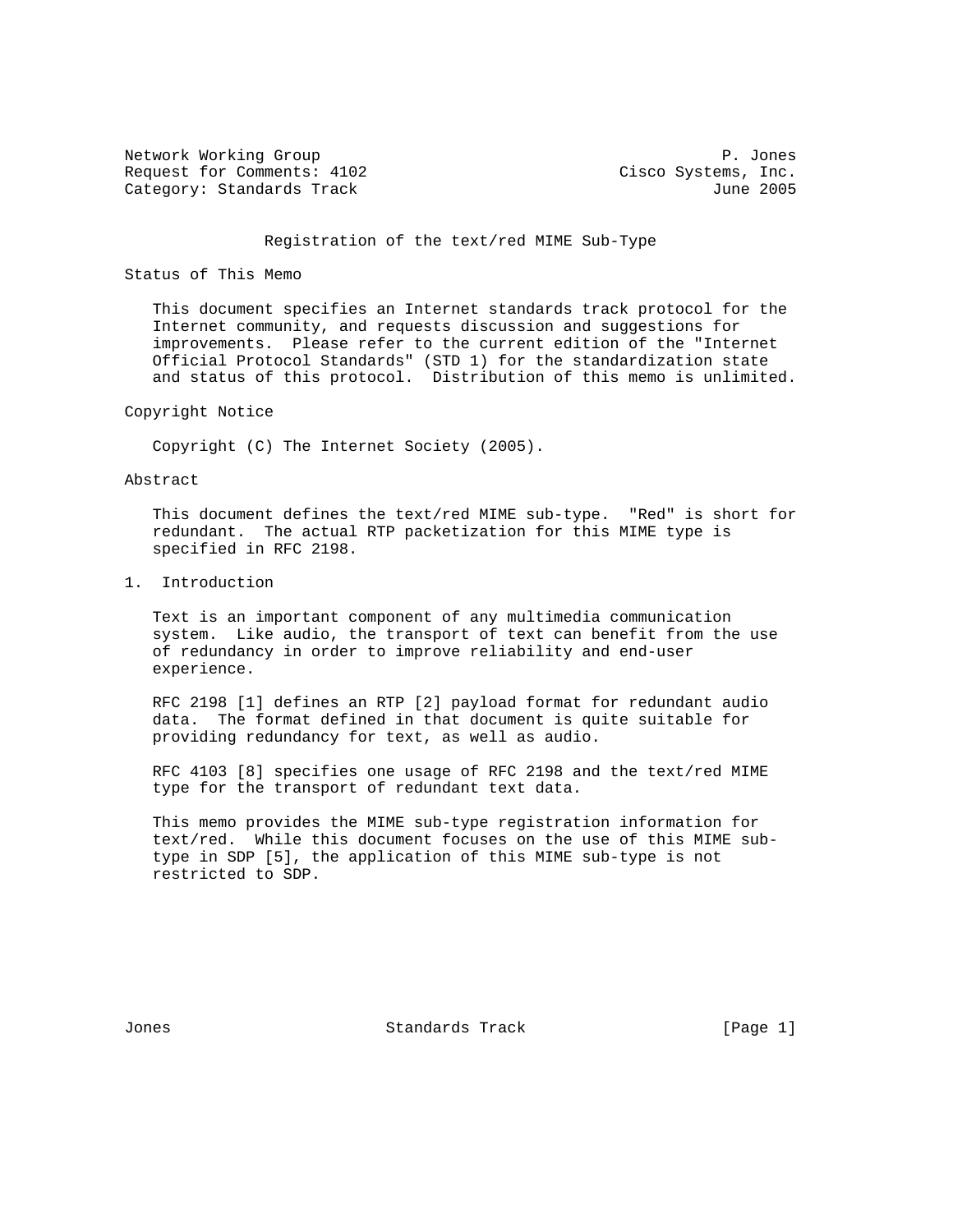- 
- 2. Conventions Used in This Document

 The key words "MUST", "MUST NOT", "REQUIRED", "SHALL", "SHALL NOT", "SHOULD", "SHOULD NOT", "RECOMMENDED", "MAY", and "OPTIONAL" in this document are to be interpreted as described in RFC 2119 [3].

3. IANA Considerations

 One new MIME sub-type has been registered by the IANA, as described below:

MIME media type name: text

MIME subtype name: RED

Required parameters:

 rate: the RTP clock rate of the payload carried within the RTP packet. Typically, this rate is 1000, but other rates MAY be specified. This parameter MUST be set equal to the clock rate of the text payload format carried as the primary encoding.

 pt: a comma-separated ordered list of RTP payload types enumerating the primary, secondary, etc., in accordance with RFC 2198. Because comma is a special character, the list MUST be a quoted-string (enclosed in double quotes). For static payload types, each list element is simply the type number. For dynamic payload types, each list element is a mapping of the dynamic payload type number to an embedded MIME content-type specification for the payload format corresponding to the dynamic payload type. The format of the mapping is:

#### dynamic-payload-type "=" content-type

 If the content-type string includes a comma, then the content type string MUST be a quoted-string. If the content-type string does not include a comma, it MAY still be quoted. Because it is part of the list, which must itself be a quoted-string, the quotation marks MUST be quoted with backslash quoting as specified in RFC 2045 [4]. If the content-type string itself contains a quoted-string, then the requirement for backslash quoting is recursively applied.

 Optional parameters: ptime, maxptime (these attributes are originally defined in RFC 2327 [5] and RFC 3267 [6], respectively)

 Restrictions on Usage: This type is defined only for transfer via RTP. It shall not be defined for a storage format.

Jones Standards Track [Page 2]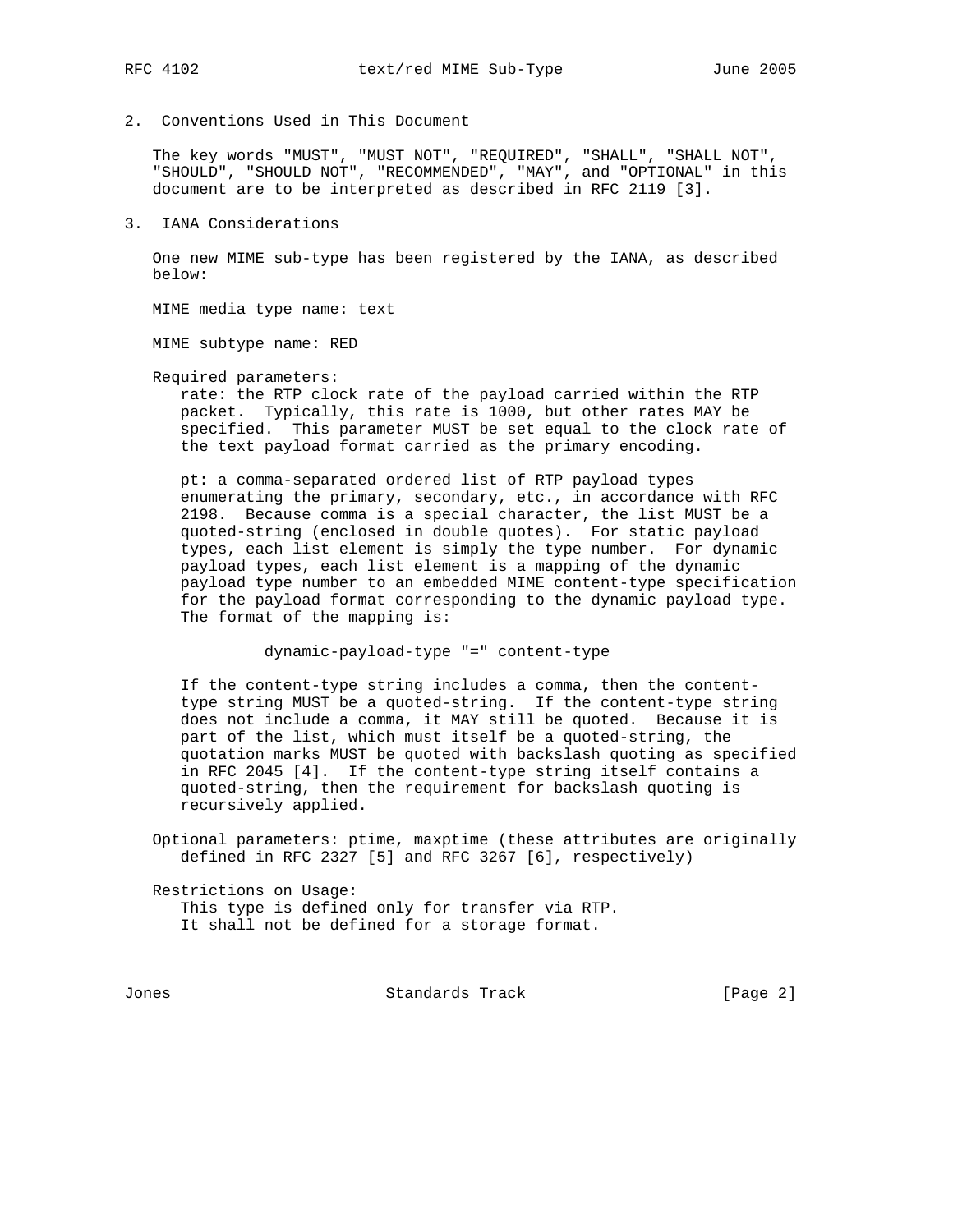Encoding considerations: See restrictions on Usage above; this section is included per the requirements in RFC 3555 [7]. Security considerations: Refer to section 5 of RFC 4102. Interoperability considerations: none Published specification: RFC 2198 Applications which use this media type: Text streaming and conferencing tools. Additional information: none Person & email address to contact for further information: Paul E. Jones E-mail: paulej@packetizer.com Intended usage: COMMON Author: Paul E. Jones paulej@packetizer.com Change Controller: AVT Working Group delegated from the IESG 4. Mapping to SDP Parameters The information carried in the MIME media type specification has a

 specific mapping to fields in the Session Description Protocol (SDP) [5], which is commonly used to describe RTP sessions. When SDP is used to specify sessions employing the RFC 2198 in a text session, the mapping is as follows:

- The MIME type ("text") goes in SDP "m=" as the media name.
- The value of the parameter "rate" goes in SDP "a=rtpmap".
- The MIME subtype (RED) goes in SDP "a=rtpmap" as the encoding name.
- The parameters "ptime" and "maxptime" go in the SDP "a=ptime" and "a=maxptime" attributes, respectively.

Jones 6 (Page 3) Standards Track (Page 3)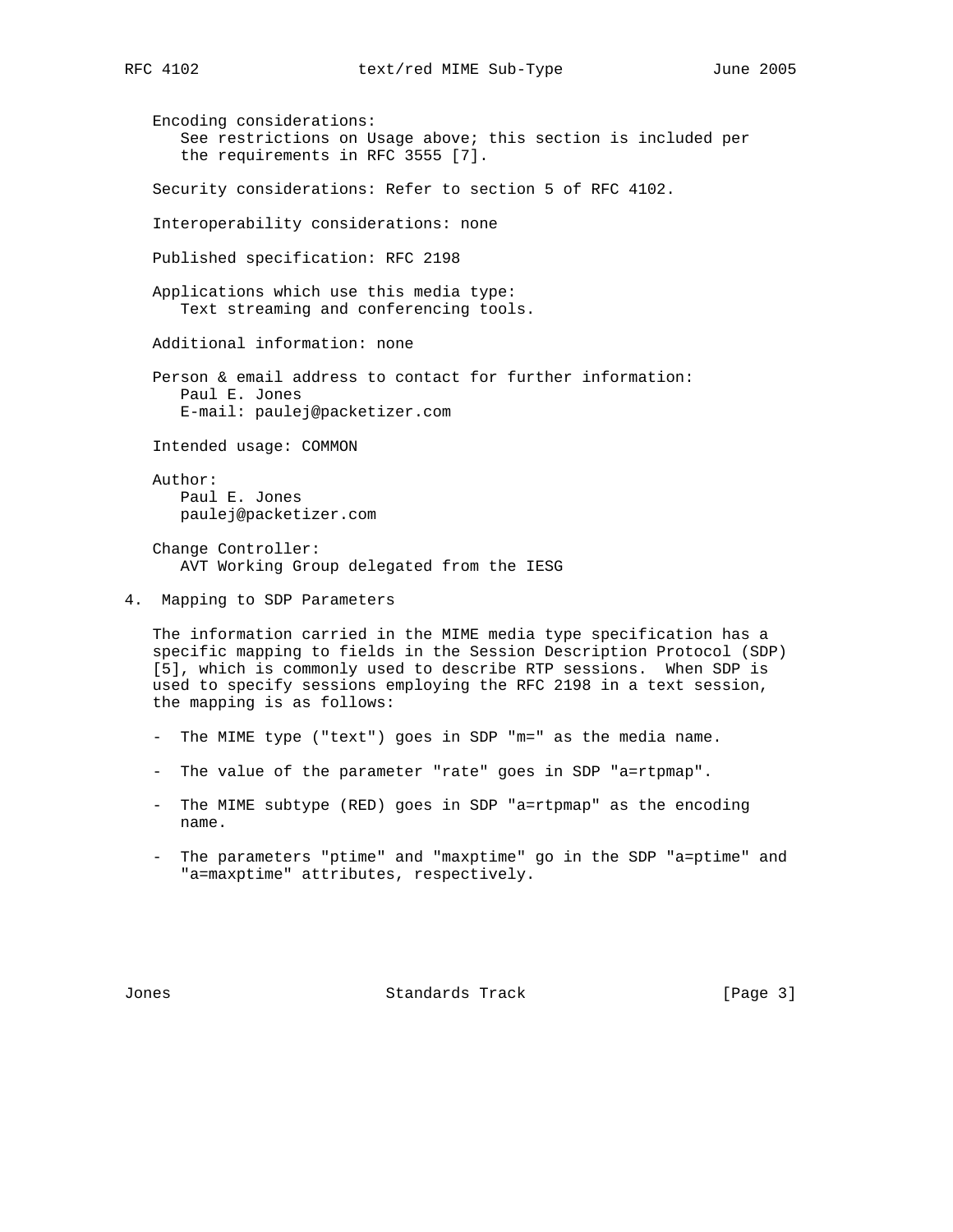- The pt parameter is mapped to an a=fmtp attribute by eliminating the parameter name (pt) and changing the commas to slashes. For example, 'pt="101,102"' maps to 'a=fmtp:99 101/102', where = '99' is the payload type of the redundancy frames. Note that the single quote marks (') used in this example are not present in the actual message encoding, but are present here only for readability. The level of redundancy is shown by the number of elements in the payload type list.

 Any dynamic payload type in the list MUST be represented by its payload type number and not by its content-type. The mapping of payload types to the content-type is done using the normal SDP procedures with "a=rtpmap".

An example of SDP is:

 m=text 11000 RTP/AVP 98 100 a=rtpmap:98 t140/1000 a=rtpmap:100 red/1000 a=fmtp:100 98/98

 For each redundancy payload type defined, the ordering of the primary and redundancy encoding(s) is fixed. If more than one combination of primary and redundancy encoding(s) is desired, multiple redundancy payload types needs to be defined.

5. Security Considerations

 The security considerations listed in RFC 2198 apply. Further, it should be understood that text data, perhaps even more so than audio data, is susceptible to unwanted modification that may lead to undesired results. To prevent modification of the primary, secondary, or header information, payload integrity protection over at least the complete RTP packet is RECOMMENDED, for example using SRTP [9].

Jones 6 (Page 4) Standards Track (Page 4)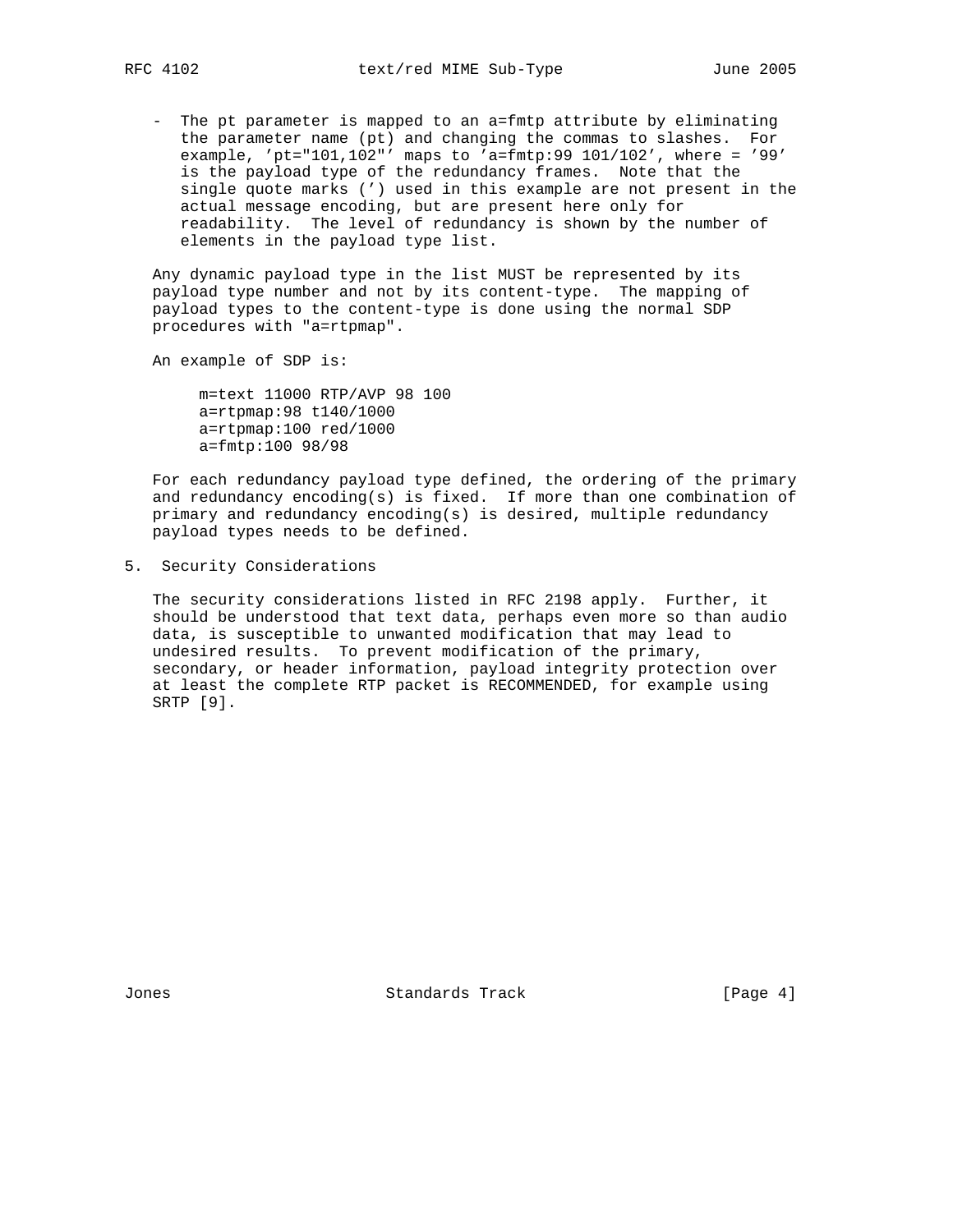# 6. Normative References

- [1] Perkins, C., Kouvelas, I., Hodson, O., Hardman, V., Handley, M., Bolot, J., Vega-Garcia, A., and S. Fosse-Parisis, "RTP Payload for Redundant Audio Data", RFC 2198, September 1997.
- [2] Schulzrinne, H., Casner, S., Frederick, R., and V. Jacobson, "RTP: A Transport Protocol for Real-Time Applications", STD 64, RFC 3550, July 2003.
- [3] Bradner, S., "Key words for use in RFCs to Indicate Requirement Levels", BCP 14, RFC 2119, March 1997.
- [4] Freed, N. and N. Borenstein, "Multipurpose Internet Mail Extensions (MIME) Part One: Format of Internet Message Bodies", RFC 2045, November 1996.
- [5] Handley, M., Jackson, V., "SDP: Session Description Protocol", RFC 2327, April 1998.
- [6] Sjoberg, J., Westerlund, M., Lakaniemi, A., and Q. Xie, "Real- Time Transport Protocol (RTP) Payload Format and File Storage Format for the Adaptive Multi-Rate (AMR) and Adaptive Multi-Rate Wideband (AMR-WB) Audio Codecs", RFC 3267, June 2002.
- [7] Casner, S. and P. Hoschka, "MIME Type Registration of RTP Payload Formats", RFC 3555, July 2003.
- 7. Informative References
	- [8] Hellstrom, G. and P. Jones, "RTP Payload for Text Conversation", RFC 4103, June 2005.
	- [9] Baugher, M., McGrew, D., Naslund, M., Carrara, E., and K. Norrman, "The Secure Real-time Transport Protocol (SRTP)", RFC 3711, March 2004.

Author's Address

 Paul E. Jones Cisco Systems, Inc. 7025 Kit Creek Rd. Research Triangle Park, NC 27709, USA

 Phone: +1 919 392 6948 EMail: paulej@packetizer.com

Jones 6 (Page 5) Standards Track (Page 5)